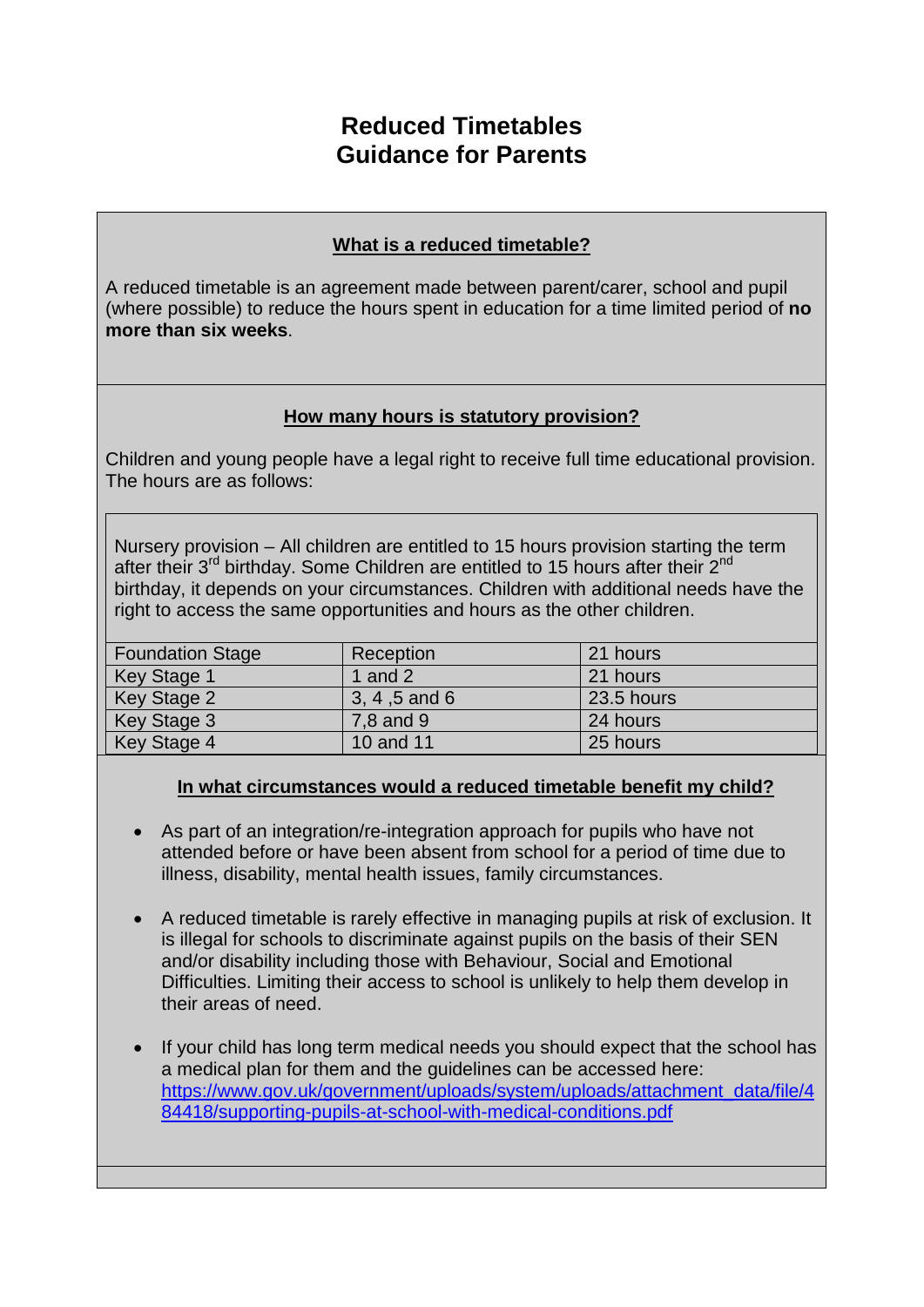#### **What must the school do if they feel that a reduced timetable would benefit my child?**

- The school must be satisfied that a reduced timetable is an appropriate intervention given the needs of your child. A detailed assessment via the CAF (Common Assessment Form) must be in place to determine additional support required for all pupils on reduced timetables. This may be co-ordinated by the SENCO, Inclusion Manager or Head of Year in a Secondary School.
- Schools have a duty of care for all pupils on their school roll. The school must ensure that when a pupil is not expected to attend, there is a written agreement with parents or alternative education providers about who is responsible for keeping the child safe for the time they would normally be in school.
- The school EWO/attendance officer should keep a record of all pupils on a reduced timetable

# **I do not agree with having a reduced timetable what can I do?**

- A school must not pursue a reduced timetable without parental permission this can be construed as an unofficial exclusion which is unlawful and can be seen as the school preventing your child from accessing provision.
- For pupils with Statements or Education Health and Social Care Plans, the school must seek the approval of the L.A. and submit the plan for approval. If after the period of six weeks the plan has not been successfully achieved an emergency Annual Review will normally be held.

## **I'm in agreement for my child to have a reduced timetable what should I expect?**

- A clear and evidenced rationale for the reduced hours, aimed at supporting the needs of your child
- The school must have signed parental permission evidenced on the school file prior to the commencement of a reduced timetable.
- The school should complete a detailed action plan, agreed with you and your child, demonstrating a clear pathway to full integration in no more than 6 weeks. Where appropriate, your child must have an active involvement in the process of planning, reviewing and evaluating the provision.
- A formal risk assessment of the impact that a reduced timetable would have on your child must be carried out and agreed.